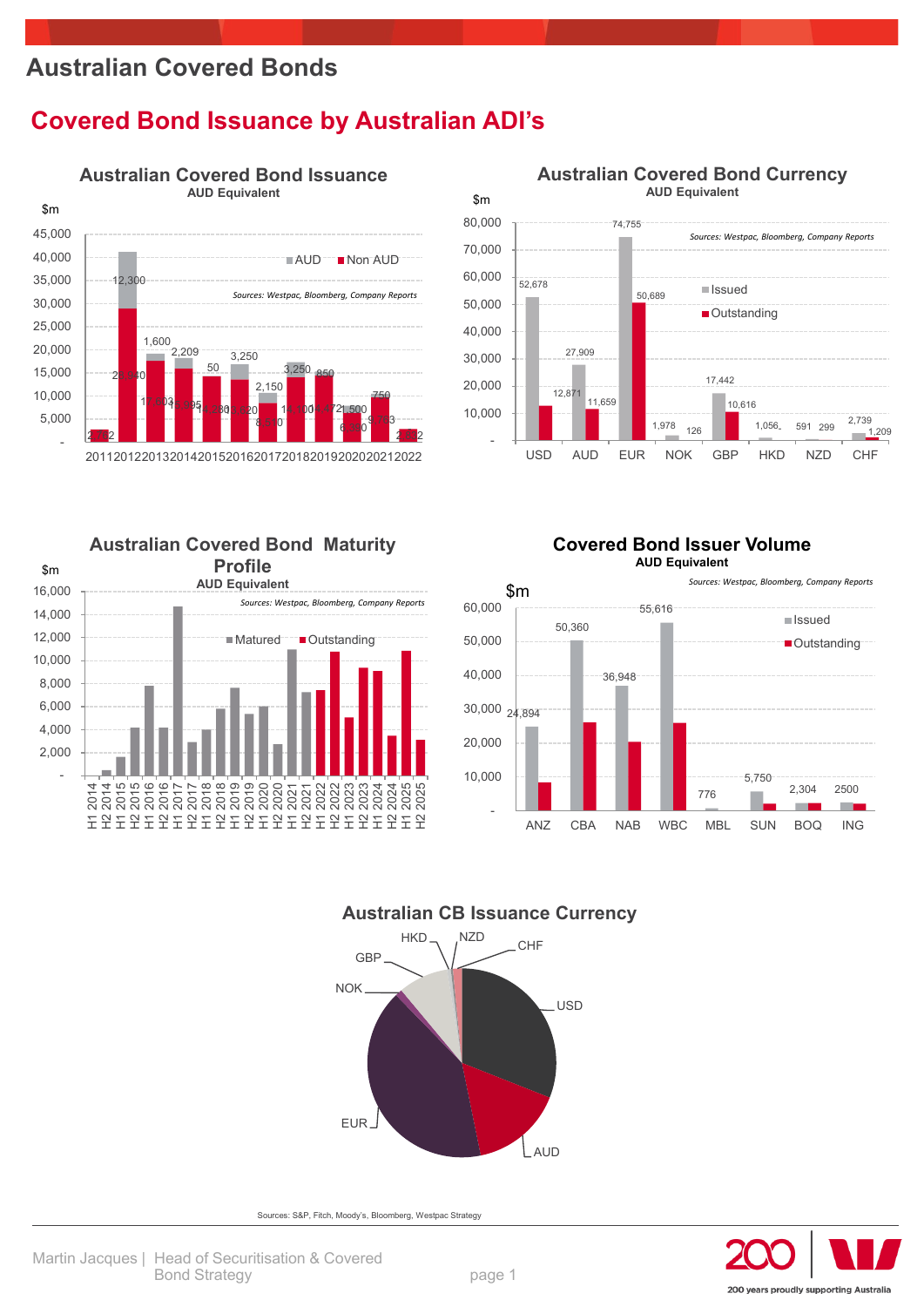## **Terms and Conditions & Disclaimer**

#### **Things you should know**

Westpac Institutional Bank is a division of Westpac Banking Corporation ABN 33 007 457 141 ('Westpac').

#### **Disclaimer**

This material contains general commentary, and market colour. The material does not constitute investment advice. Certain types of transactions, including those involving futures, options and high yield securities give rise to substantial risk and are not suitable for all investors. We recommend that you seek your own independent legal or financial advice before proceeding with any investment decision. This information has been prepared without taking account of your objectives, financial situation or needs. This material may contain material provided by third parties. While such material is published with the necessary permission none of Westpac or its related entities accepts any responsibility for the accuracy or completeness of any such material. Although we have made every effort to ensure the information is free from error, none of Westpac or its related entities warrants the accuracy, adequacy or completeness of the information, or otherwise endorses it in any way. Except where contrary to law, Westpac and its related entities intend by this notice to exclude liability for the information. The information is subject to change without notice and none of Westpac or its related entities is under any obligation to update the information or correct any inaccuracy which may become apparent at a later date. The information contained in this material does not constitute an offer, a solicitation of an offer, or an inducement to subscribe for, purchase or sell any financial instrument or to enter a legally binding contract. Past performance is not a reliable indicator of future performance. Whilst every effort has been taken to ensure that the assumptions on which the forecasts are based are reasonable, the forecasts may be affected by incorrect assumptions or by known or unknown risks and uncertainties. The ultimate outcomes may differ substantially from these forecasts.

#### **Country disclosures**

*Australia:* Westpac holds an Australian Financial Services Licence (No. 233714). This material is provided to you solely for your own use and in your capacity as a wholesale client of Westpac.

*New Zealand:* In New Zealand, Westpac Institutional Bank refers to the brand under which products and services are provided by either Westpac or Westpac New Zealand Limited ("WNZL"). Any product or service made available by WNZL does not represent an offer from Westpac or any of its subsidiaries (other than WNZL). Neither Westpac nor its other subsidiaries guarantee or otherwise support the performance of WNZL in respect of any such product. The current disclosure statements for the New Zealand branch of Westpac and WNZL can be obtained at the internet address [www.westpac.co.nz](http://www.westpac.co.nz/). For further information please refer to the Product Disclosure Statement (available from your Relationship Manager) for any product for which a Product Disclosure Statement is required, or applicable customer agreement. Download the Westpac NZ QFE Group Financial Advisers Act 2008 Disclosure Statement at [www.westpac.co.nz](http://www.westpac.co.nz/).

*China, Hong Kong, Singapore and India:* This material has been prepared and issued for distribution in Singapore to institutional investors, accredited investors and expert investors (as defined in the applicable Singapore laws and regulations) only. Recipients in Singapore of this material should contact Westpac Singapore Branch in respect of any matters arising from, or in connection with, this material. Westpac Singapore Branch holds a wholesale banking licence and is subject to supervision by the Monetary Authority of Singapore. Westpac Hong Kong Branch holds a banking license and is subject to supervision by the Hong Kong Monetary Authority. Westpac Hong Kong branch also holds a license issued by the Hong Kong Securities and Futures Commission (SFC) for Type 1 and Type 4 regulated activities. This material is intended only to "professional investors" as defined in the Securities and Futures Ordinance and any rules made under that Ordinance. Westpac Shanghai and Beijing Branches hold banking licenses and are subject to supervision by the China Banking Regulatory Commission (CBRC). Westpac Mumbai Branch holds a banking license from Reserve Bank of India (RBI) and subject to regulation and supervision by the RBI.

**UK***:* The contents of this communication, which have been prepared by and are the sole responsibility of Westpac Banking Corporation London and Westpac Europe Limited. Westpac (a) has its principal place of business in the United Kingdom at Camomile Court, 23 Camomile Street, London EC3A 7LL, and is registered at Cardiff in the UK (as Branch No. BR00106), and (b) authorised and regulated by the Australian Prudential Regulation Authority in Australia. Westpac is authorised in the United Kingdom by the Prudential Regulation Authority. Westpac is subject to regulation by the Financial Conduct Authority and limited regulation by the Prudential Regulation Authority. Details about the extent of our regulation by the Prudential Regulation Authority are available from us on request. Westpac Europe Limited is a company registered in England (number 05660023) and is authorised by the Prudential Regulation Authority and regulated by the Financial Conduct Authority and the Prudential Regulation Authority.

This communication is being made only to and is directed at (a) persons who have professional experience in matters relating to investments who fall within Article 19(5) of the Financial Services and Markets Act 2000 (Financial Promotion) Order 2005 (the "Order") or (b) high net worth entities, and other persons to whom it may otherwise lawfully be communicated, falling within Article 49(2)(a) to (d) of the Order (all such persons together being referred to as "relevant persons"). Any person who is not a relevant person should not act or rely on this communication or any of its contents. The investments to which this communication relates are only available to and any invitation, offer or agreement to subscribe, purchase or otherwise acquire such investments will be engaged in only with, relevant persons. Any person who is not a relevant person should not act or rely upon this communication or any of its contents. In the same way, the information contained in this communication is intended for "eligible counterparties" and "professional clients" as defined by the rules of the Financial Conduct Authority and is not intended for "retail clients". With this in mind, Westpac expressly prohibits you from passing on the information in this communication to any third party. In particular this communication and, in each case, any copies thereof may not be taken, transmitted or distributed, directly or indirectly into any restricted jurisdiction. This communication is made in compliance with the Market Abuse Regulation (Regulation(EU) 596/2014).

#### **Investment Recommendations Disclosure**

The material may contain investment recommendations, including information recommending an investment strategy. Reasonable steps have been taken to ensure that the material is presented in a clear, accurate and objective manner. Investment Recommendations for Financial Instruments covered by MAR are made in compliance with Article 20 MAR. Westpac does not apply MAR Investment Recommendation requirements to Spot Foreign Exchange which is out of scope for MAR.

Unless otherwise indicated, there are no planned updates to this Investment Recommendation at the time of publication. Westpac has no obligation to update, modify or amend this Investment Recommendation or to notify the recipients of this Investment Recommendation should any information, including opinion, forecast or estimate set out in this Investment Recommendation change or subsequently become inaccurate.